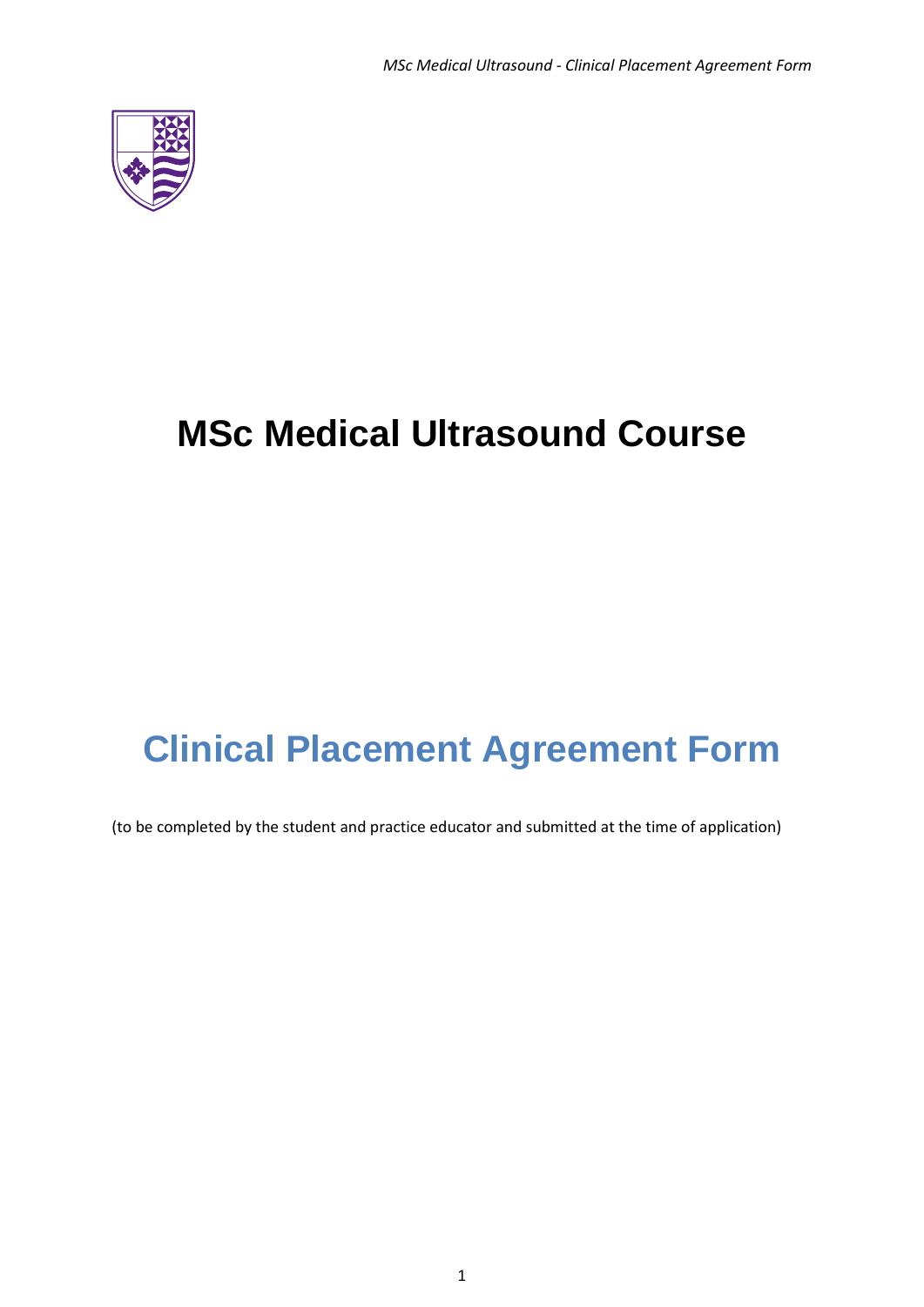## **Clinical Placement Agreement Form**

If Clinical Placement is requested through the AECC University College, School of Radiology, Ultrasound Clinic please tick [ ] and complete only the grey section below.

**Name of Student: …………………………………………………………..**

| <b>Name of Clinical Practice Educator/Mentor:</b>                    |
|----------------------------------------------------------------------|
|                                                                      |
|                                                                      |
|                                                                      |
|                                                                      |
|                                                                      |
|                                                                      |
| * Professional Regulatory Body (HCPC/SOR/MDU/Others please specify): |
|                                                                      |
|                                                                      |
|                                                                      |
|                                                                      |
|                                                                      |
|                                                                      |
|                                                                      |
|                                                                      |
|                                                                      |
| *Professional Regulatory Body (HCPC/SOR/MDU/Others please specify):  |
|                                                                      |
|                                                                      |
|                                                                      |
|                                                                      |
|                                                                      |
| Name and Address of the Department:                                  |
|                                                                      |
|                                                                      |
|                                                                      |
|                                                                      |
|                                                                      |
|                                                                      |
|                                                                      |
|                                                                      |
|                                                                      |
|                                                                      |
|                                                                      |
|                                                                      |

### **It is agreed that the Department will provide the relevant clinical training in the following selected application(s). Please indicate:**

| 1. Musculoskeletal Ultrasound Upper Limb                                                                                                                                                                                                                                                                                                                   |  |  |  |  |
|------------------------------------------------------------------------------------------------------------------------------------------------------------------------------------------------------------------------------------------------------------------------------------------------------------------------------------------------------------|--|--|--|--|
| 2. Musculoskeletal Ultrasound Lower Limb                                                                                                                                                                                                                                                                                                                   |  |  |  |  |
| 3. Musculoskeletal Ultrasound Hip/Groin                                                                                                                                                                                                                                                                                                                    |  |  |  |  |
| 4. Musculoskeletal Ultrasound Soft Tissue                                                                                                                                                                                                                                                                                                                  |  |  |  |  |
| 5. Musculoskeletal Ultrasound Guided Injections                                                                                                                                                                                                                                                                                                            |  |  |  |  |
| 6. Gynaecology Ultrasound (including TAS/TVS)                                                                                                                                                                                                                                                                                                              |  |  |  |  |
| 7. 1 <sup>st</sup> Trimester Ultrasound                                                                                                                                                                                                                                                                                                                    |  |  |  |  |
| 8. 2 <sup>nd</sup> and 3 <sup>rd</sup> Trimester Ultrasound                                                                                                                                                                                                                                                                                                |  |  |  |  |
| 9. Superficial Structures Ultrasound                                                                                                                                                                                                                                                                                                                       |  |  |  |  |
| 10. Negotiated Ultrasound Skills (NUS)                                                                                                                                                                                                                                                                                                                     |  |  |  |  |
| Please indicate NUS Clinical Applications below:                                                                                                                                                                                                                                                                                                           |  |  |  |  |
| 11. Abdominal Ultrasound                                                                                                                                                                                                                                                                                                                                   |  |  |  |  |
| 12. Breast Ultrasound                                                                                                                                                                                                                                                                                                                                      |  |  |  |  |
| 13. Ultrasound Breast Intervention                                                                                                                                                                                                                                                                                                                         |  |  |  |  |
| 14. Ultrasound Guided Fine Needle Aspiration                                                                                                                                                                                                                                                                                                               |  |  |  |  |
| 15. Hysterosalpingo-Contrast-Sonography (HyCoSy) and Saline Infusion Sonography<br>*Please provide details of qualifications and if you have CASE/RCR/RCOG or any other accredited training.<br>*Please provide details of your Indemnity and medico-legal insurance cover; this will insure that you, the student<br>and the AECC are adequately covered. |  |  |  |  |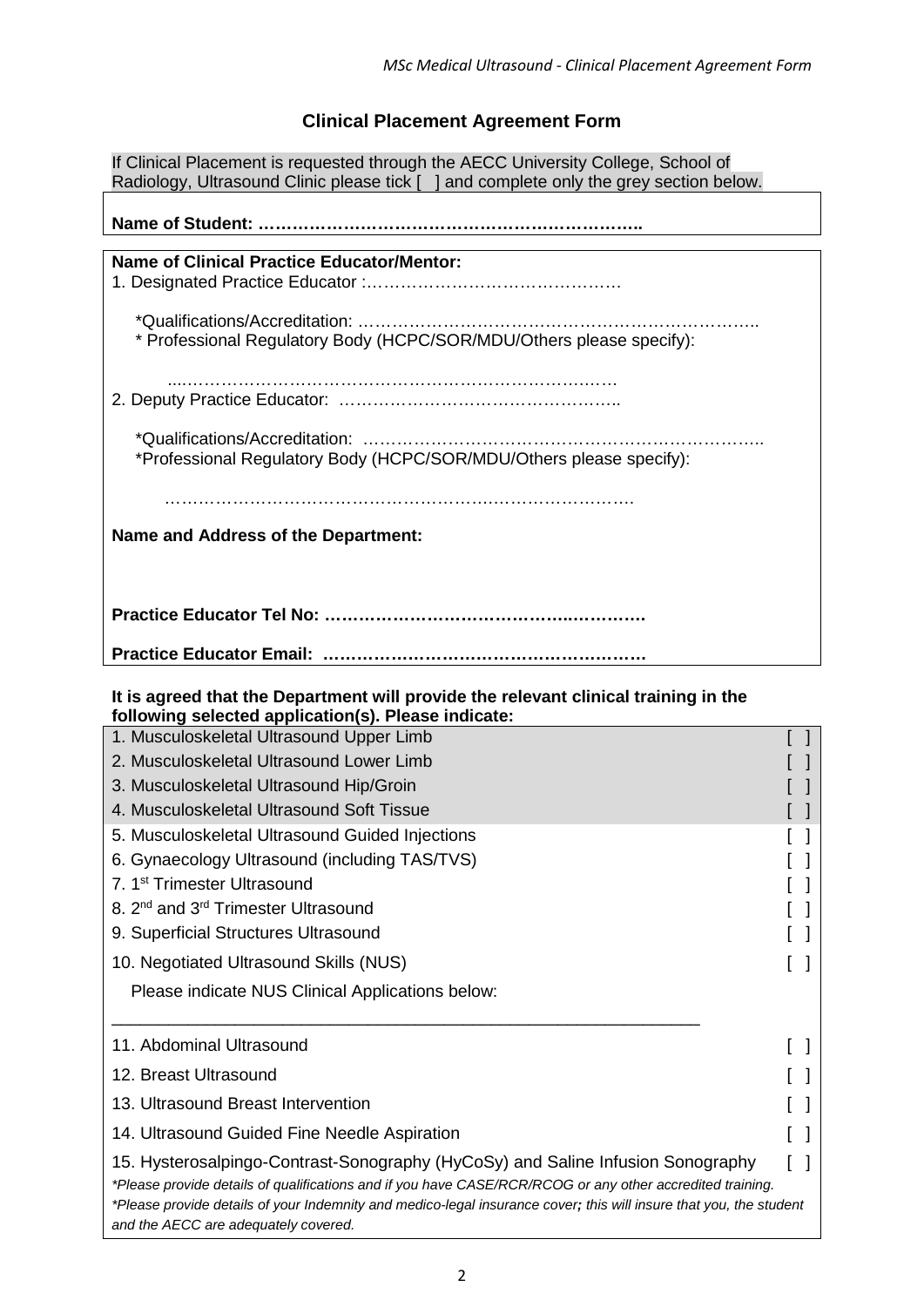### **It is agreed that the Department will supervise the student in completing the following clinical portfolio:**

- 1. A record of clinical practice
- 2. Case study (ies) (pathologies) in each subject specialty
- 3. Prepare the student for the clinical assessment carried out by an assessor and a member of the MSc Programme team as moderator

## **Departmental Status:** 1. NHS site (e.g. Hospital Ultrasound Department/EPAU and other specialists clinics: Hospital Ultrasound Department: …………………………………………………………………………. Community based Ultrasound Service (e.g. GP surgery/Medical Centre): …………………………………………………………………………. 2. Independent/Private site Private Ultrasound Service (e.g. BMI, Chiropractic /Physiotherapy Clinic): …………………………………………………………………………..

### **Departmental Resources:**

Please provide the following information about your department:

| 1. Type (s) of ultrasound machine (s) and transducers/probes available for clinical<br>practice (include make, model, age of equipment) |            |     |  |  |  |
|-----------------------------------------------------------------------------------------------------------------------------------------|------------|-----|--|--|--|
|                                                                                                                                         |            |     |  |  |  |
|                                                                                                                                         |            |     |  |  |  |
| 2. The ultrasound equipment is fit for purpose?                                                                                         | <b>YES</b> | NO. |  |  |  |
| Is a QA programme in place?                                                                                                             | <b>YES</b> | NO. |  |  |  |
| Please give brief details to ensure the student can get adequate experience of ultrasound                                               |            |     |  |  |  |
| QA                                                                                                                                      |            |     |  |  |  |
|                                                                                                                                         |            |     |  |  |  |
|                                                                                                                                         |            |     |  |  |  |
|                                                                                                                                         |            |     |  |  |  |
|                                                                                                                                         |            |     |  |  |  |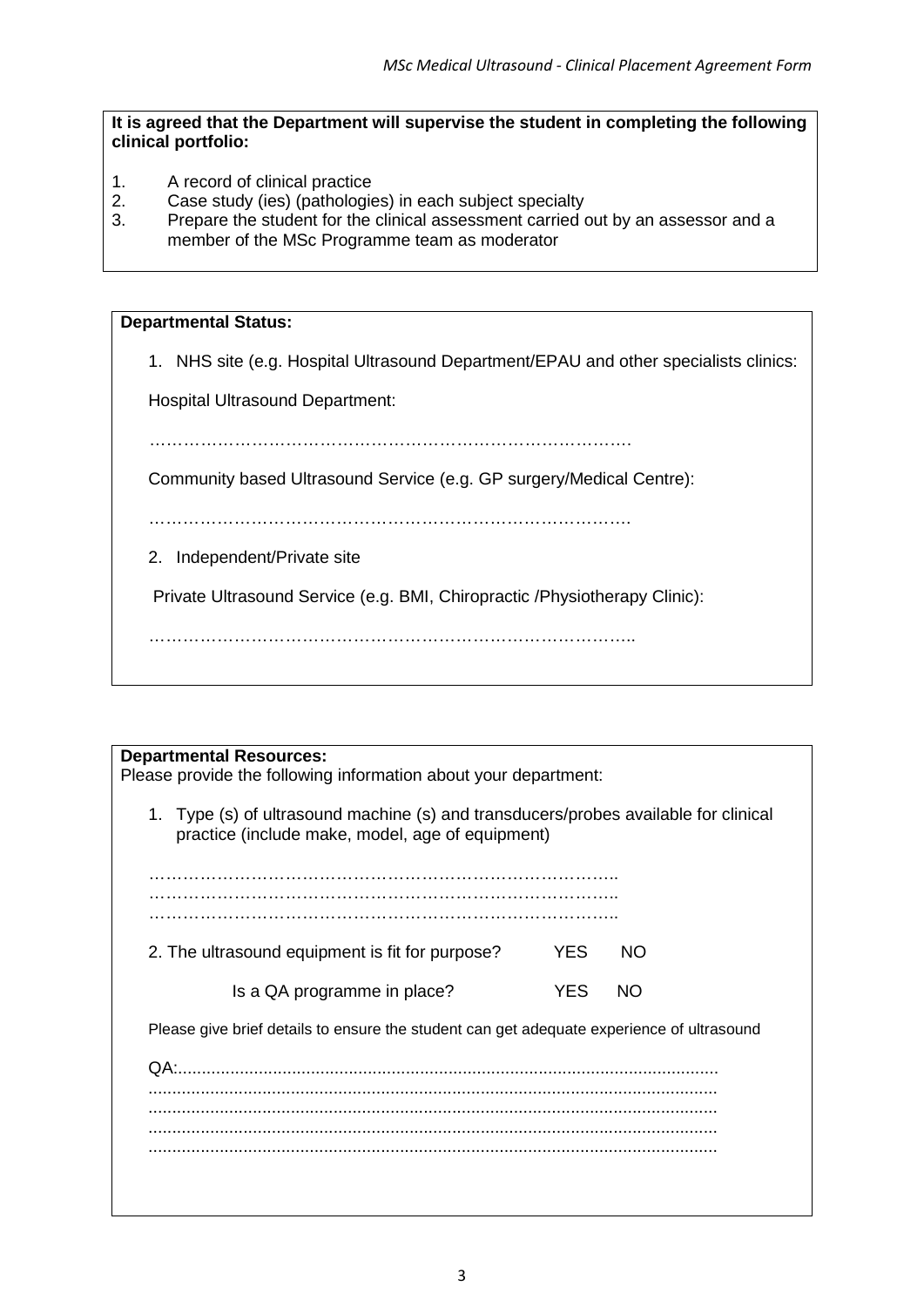3. Patient throughput (workload for the year). *Please complete for every clinical application the student plans to undertake throughout the studies.* **Musculoskeletal Ultrasound:**  Upper Limb …………………… Lower Limb ………………… Hip/groin ………………… Soft Tissue ………………… Guided Injections …………………………. **Gynaecology Ultrasound:** ………….. TVS ..…………. TAS ..…………. **Obstetric Ultrasound:** 1st Trimester ……………… 2nd Trimester ……………… 3rd Trimester ……………… Amniocentesis ……………… CVS ……………… Post partum ……………… **General Ultrasound:**  Abdomen …………………. Superficial Structures Thyroid …………………. Testes …………………. Interventional Procedures (Biopsy/drainage)………………….  **NUS:** Negotiated Skill 1 ( ) ………………………………………………………… Negotiated Skill 2 ( ) ………………………………………………………… Negotiated Skill 3 ( ) ………………………………………………………… **Breast/ Breast Interventional Procedures: ……………………………………………………………………………………………….. Ultrasound Guided Fine Needle Aspiration:** ………………………………………………………………………………………………. **Other:** ……………………………………………………………………………………………….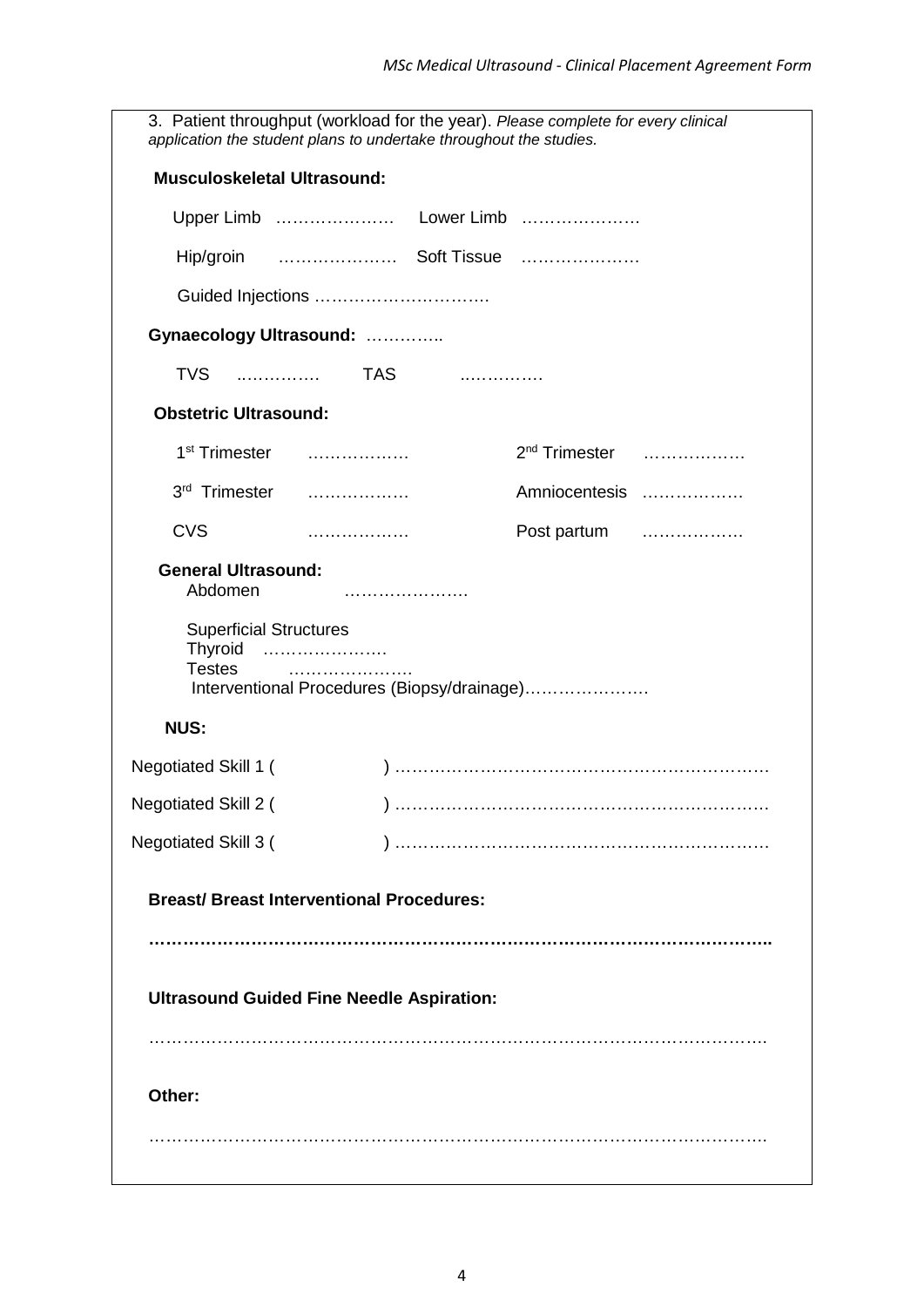### **Clinical Placement**

It is imperative that prior to registration onto the MSc Medical Ultrasound programme the clinical placement has been recognised as satisfactory by the programme leader according to the set criteria. The student is expected to train in a safe environment which provides opportunities for good quality supervised ultrasound training in the relevant ultrasound application (s). The clinical placement must provide student access to a good case-mix of patients in regular planned ultrasound clinics using highresolution ultrasound equipment. Learning resources should also include library facilities, computers and internet access to encourage students to carry out academic and research activities for the successful completion of their course work.

### **Criteria:**

- a) Recognised provider of ultrasound services to the NHS/Other recognised health provider/Private patients
- b) Good annual turn-over of patients in the relevant ultrasound application to satisfy the requirement of the programme clinical assessment portfolio
- c) Good case-mix of patients in the relevant ultrasound application to satisfy the requirement of the programme clinical assessment portfolio
- d) Good standard of ultrasound equipment to satisfy the requirement of the programme clinical assessment portfolio
- e) An active Quality Assurance (QA) programme in situ to satisfy the requirement of the programme clinical assessment portfolio
- f) Adequate number of qualified ultrasound staff in relevant ultrasound application (s) to provide satisfactory clinical ultrasound supervision to the student (s)
- g) Nominated Practice Educator (s) must have recognised qualifications or status in the relevant ultrasound application to provide satisfactory mentorship to the student to satisfy the requirement of the programme clinical assessment portfolio
- h) A generic good ethos towards educational and training needs of student (s)
- i) Learning resources should also include library facilities, computers and internet access to encourage students to carry out academic and research activities for the successful completion of their course work.